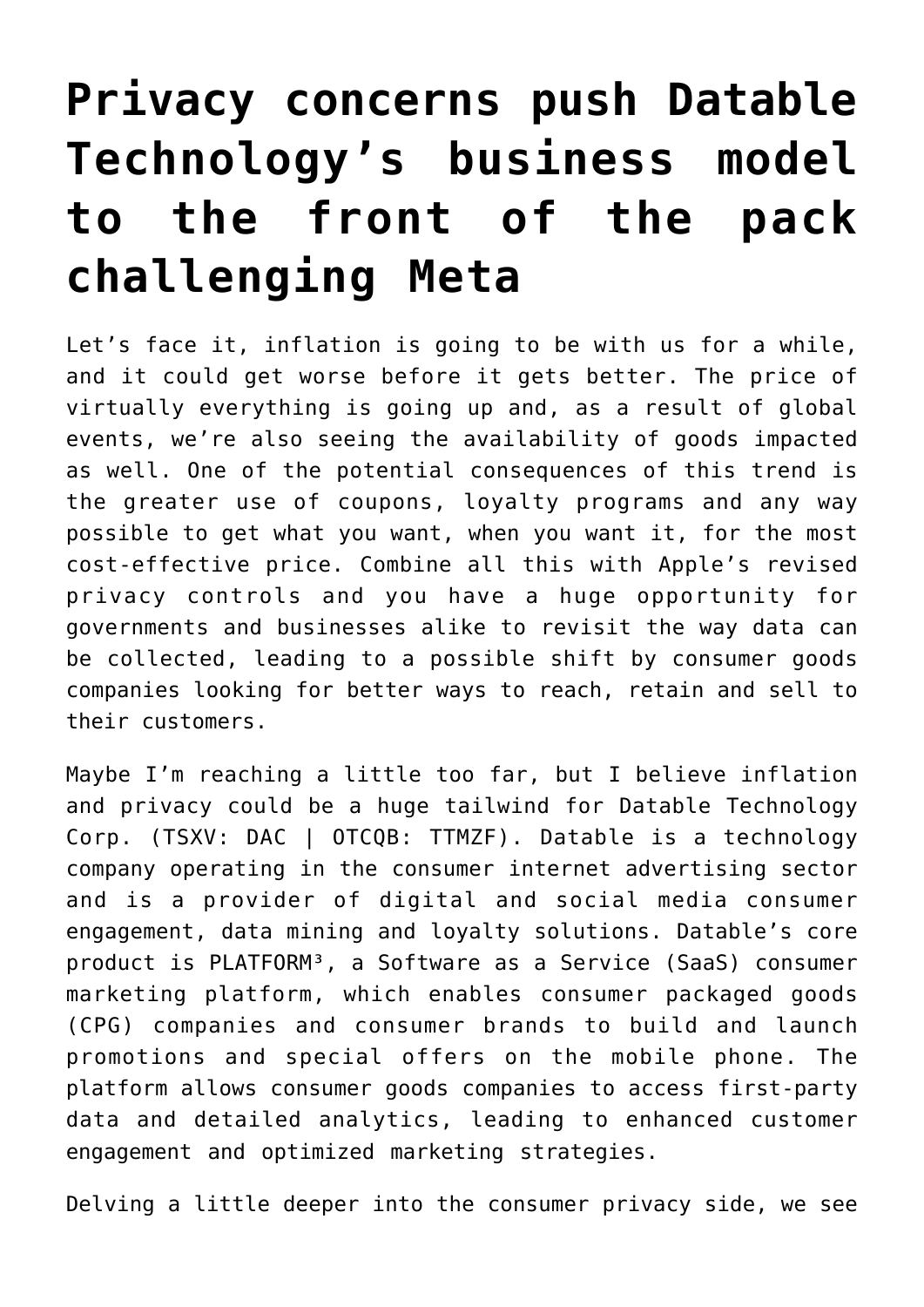that regulations and policies designed to protect consumers increasingly require the consumers' explicit permission to share and use first party generated data from digital interactions. This means consumer brands and advertisers are scrambling to adapt as the \$190 billion U.S. digital advertising industry loses access to most third-party data, which has powered programmatic advertising (advertising purchased and sold using software) for years. Just look at Meta Platforms, Inc. (NASDAQ: FB) (formerly Facebook) most recent quarterly results. The market definitely didn't like the guidance which was primarily a result of Apple's consumer permission policy changes. Meta's stock price dropped 26% in one day based on this information. However, Meta's misfortune could be Datable's gain.

Datable is definitely gaining momentum. On February 15<sup>th</sup> the Company announced that it expects revenues to [grow by about](https://investorintel.com/markets/technology/technology-news/datable-expects-revenue-growth-of-77-percent-in-2021/) [77%](https://investorintel.com/markets/technology/technology-news/datable-expects-revenue-growth-of-77-percent-in-2021/) to approximately \$3.5 million for the year ended December 31, 2021, with gross margin expected to be approximately 40%. This growth is being driven by existing, as well as new customers that include the world's largest consumer brands such as Universal, Fandango, Proctor & Gamble, PEP (Procter & Gamble, Henkel, Kimberly Clark) and Toro.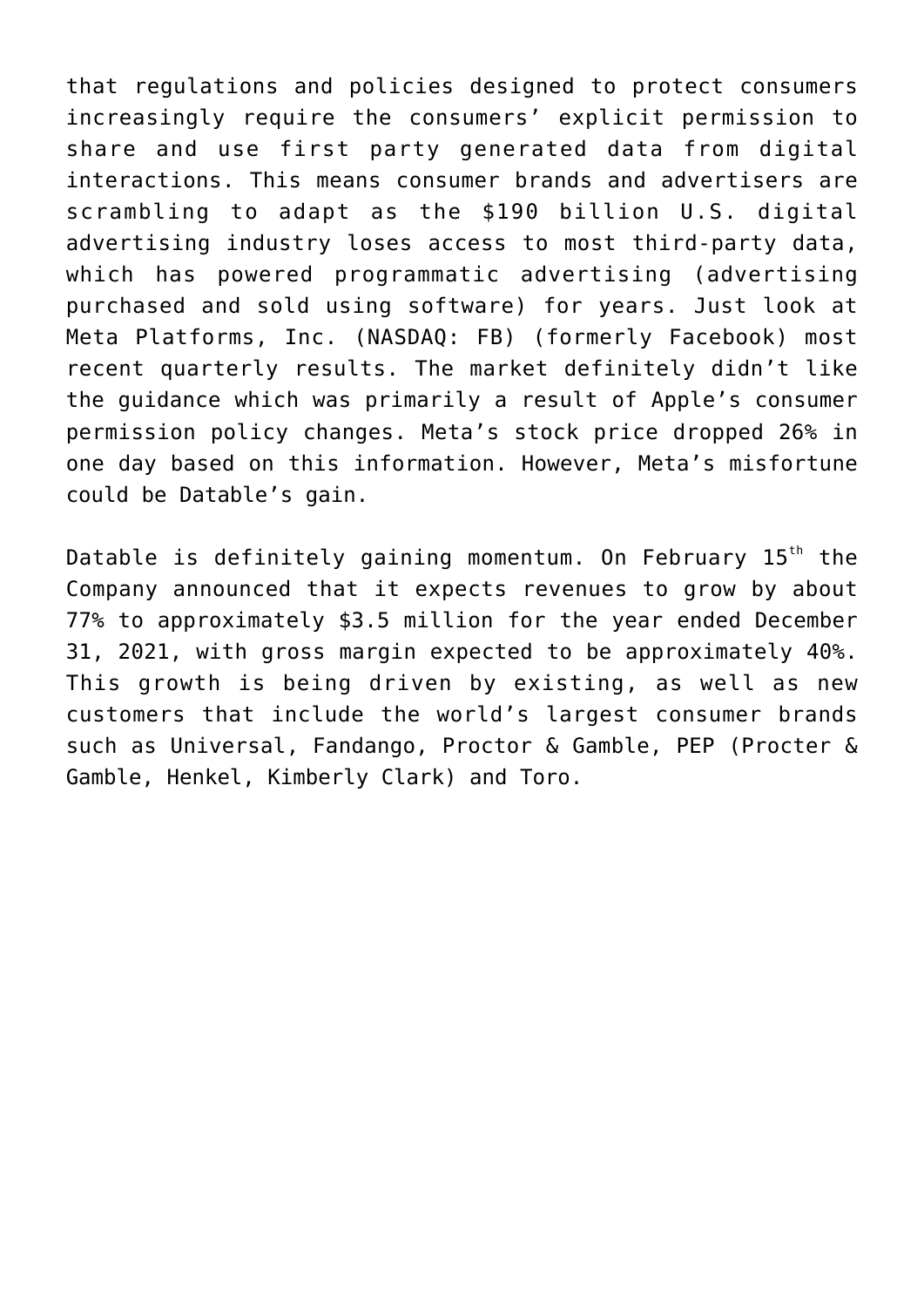Since 2014, Datable has provided marketing automation and first-party data solutions to leading consumer brands.



Source: Datable Technology Corp. [Corporate Presentation](https://www.datablecorp.com/investors/)

This encouraging news was followed by the announcement of an [annual license agreement renewal](https://investorintel.com/markets/technology/technology-news/datable-signs-renewal-with-leading-media-entertainment-company-expects-continued-revenue-growth-in-2022/) with a leading digital media and entertainment company for an additional year to June, 2023. I'm going to guess it's Universal, based on the description – "the digital division of a leading global media and technology company, which owns and operates business units that provide cable, entertainment (major motion pictures, TV broadcasting, and theme parks) and streaming services". Another interesting tidbit from the [Feb 17 press release](https://investorintel.com/markets/technology/technology-news/datable-signs-renewal-with-leading-media-entertainment-company-expects-continued-revenue-growth-in-2022/) states "Datable now has close to \$3 million in revenue under contract for 2022" and "expects gross margin to be about 50% in 2022, due to improved operational efficiency". This suggests to me that the positive momentum should continue through 2022.